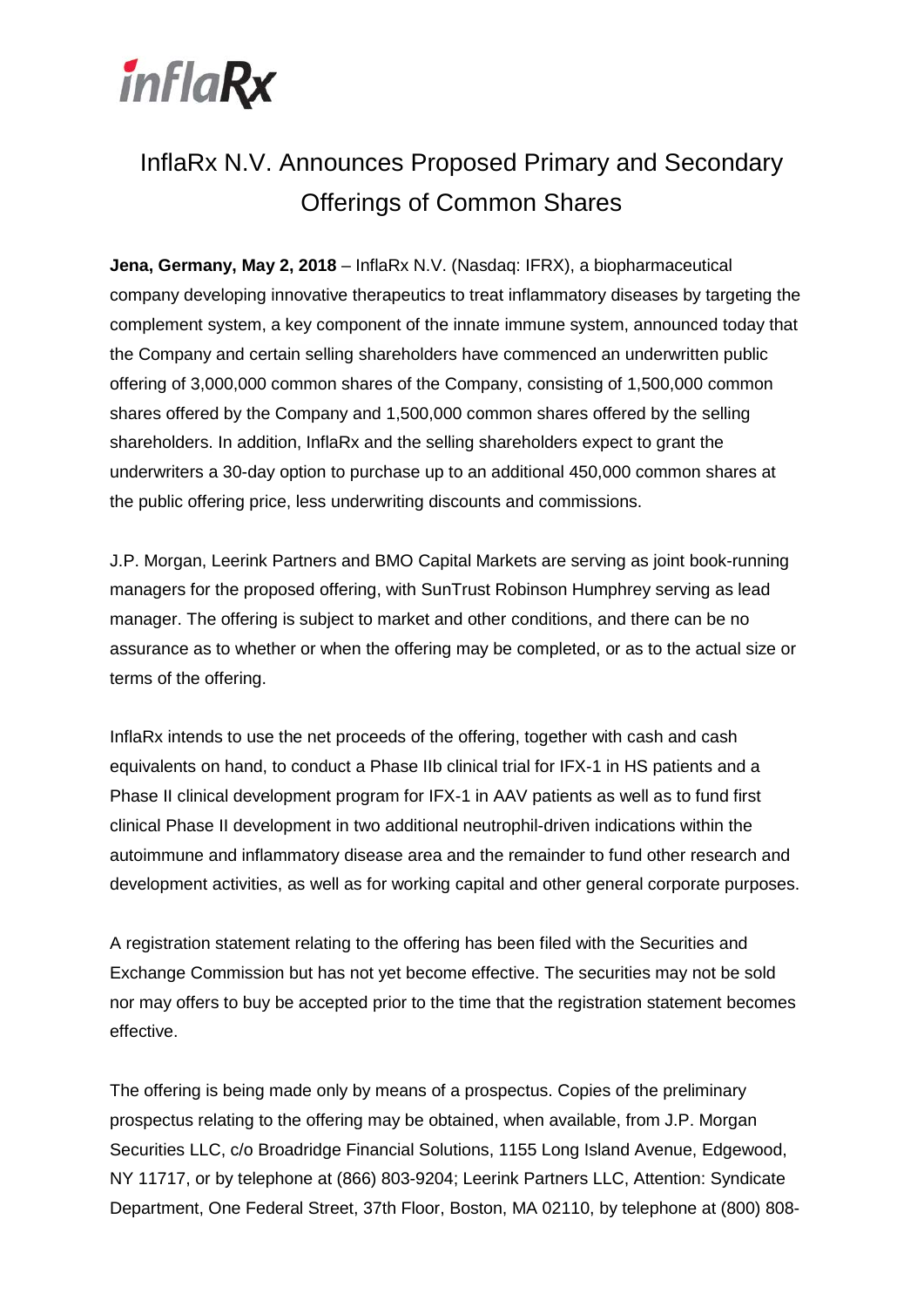7525, ext. 6132 or by email at syndicate@leerink.com; or BMO Capital Markets Corp., Attention: Equity Syndicate Department, 3 Times Square, New York, NY 10036, by telephone at (800) 414-3627, or by email at bmoprospectus@bmo.com.

This press release shall not constitute an offer to sell or a solicitation of an offer to buy these securities, nor shall there be any sale of these securities in any state or jurisdiction in which such offer, solicitation or sale would be unlawful prior to registration or qualification under the securities laws of any such state or jurisdiction.

### **About InflaRx N.V.:**

InflaRx (Nasdaq:IFRX) is a clinical-stage biopharmaceutical company focused on applying its proprietary anti-C5a technology to discover and develop first-in-class, potent and specific inhibitors of C5a. Complement C5a is a powerful inflammatory mediator involved in the progression of a wide variety of autoimmune and other inflammatory diseases. InflaRx was founded in 2007 and has offices in Jena and Munich, Germany. InflaRx is listed on the Nasdaq Global Select Market in the United States under the trading symbol "IFRX". For further information please visit [www.inflarx.com.](http://www.inflarx.com/)

#### **Contacts:**

**InflaRx N.V.** Prof. Dr. Niels C. Riedemann - CEO Email: i[nfo\[at\]inflarx.de](mailto:info@inflarx.de) Tel: +49-3641-508180

**Investor Relations LifeSci Advisors** Hans Herklots [hherklots\[at\]lifesciadvisors.com](mailto:hherklots@lifesciadvisors.com) Tel: +41 79 598 7149

**Media US LifeSci Public Relations** Matt Middleman, M.D. [matt\[at\]lifescipublicrelations.com](mailto:matt@lifescipublicrelations.com) Tel: +1 646 627 8384

## **Media Europe**

**MC Services AG**

Katia Arnold [katja.arnold\[at\]mc-services.eu](mailto:katja.arnold%5Bat%5Dmc-services.eu) Tel: +49 89 210 228 40